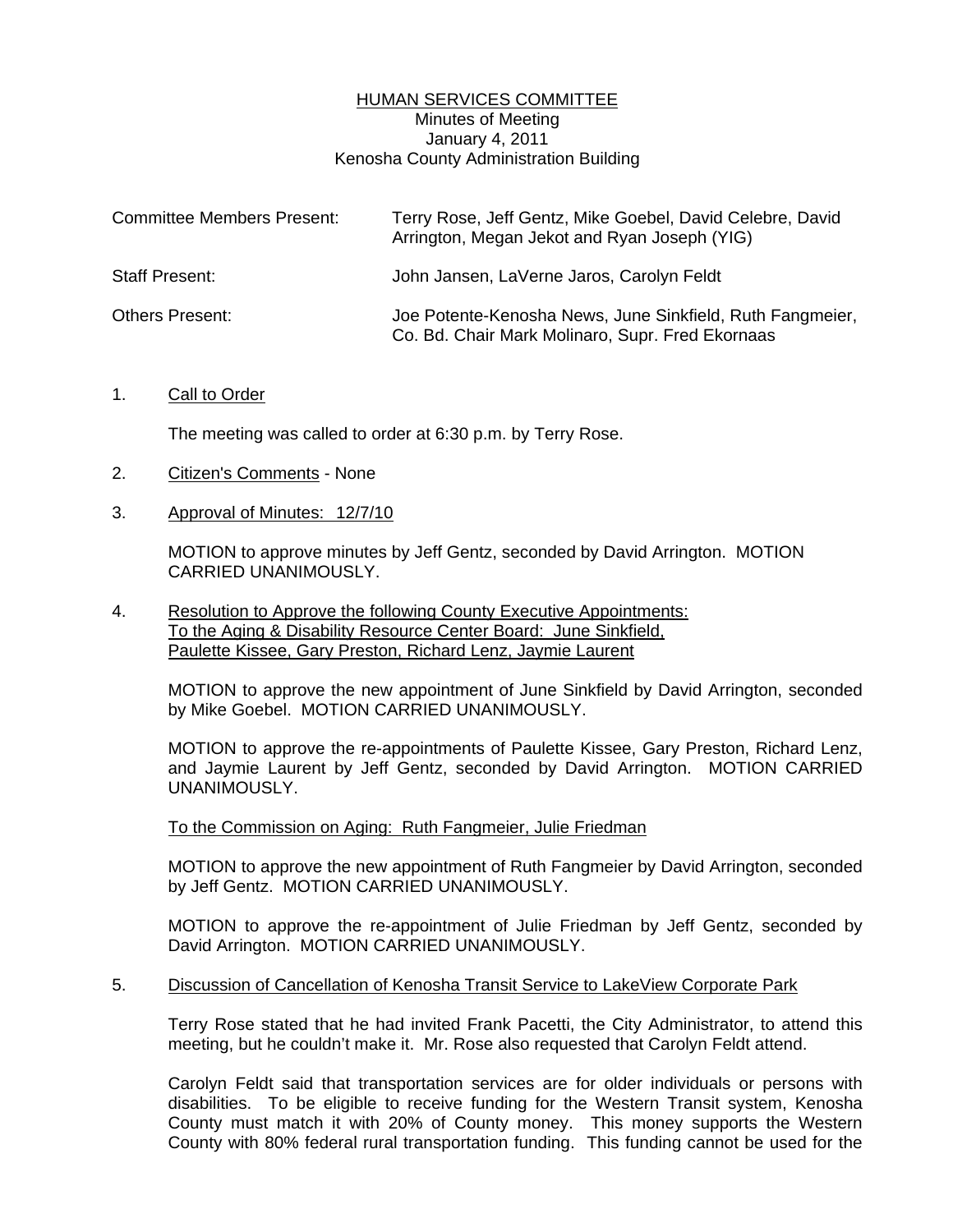bus route. We are not able to divert money to run primarily for a workforce run. At Mr. Rose's request, Ms. Feldt has sent an e-mail to the State asking if there were any other funding sources to fund the bus route.

 Mr. Rose said he talked with Todd Battle from KABA today to see if they would make some contribution to this. He said he would get back to him. Mr. Rose also spoke with Rep. Peter Barca who said he would have his staff look into transportation type of money that might be available, adding that it will take a little time for a response. His suggestion to Mr. Rose was to do some stop-gap funding instead of funding for the whole year. Mr. Rose said maybe we could do 6 months or 3 months to give Rep. Barca some time to find some funding.

 Mike Goebel asked if the City or Pleasant Prairie businesses made any statements about contributing. Mr. Rose said the City cannot; they have no more money - they are at their limit.

 Jeff Gentz asked how the cost went from \$14,000 to \$70,000. Mr. Rose replied that these costs have been there for quite some time. When Len Bandrup was the transportation director and trying to encourage businesses to Pleasant Prairie, this \$14,000 figure was created to be the City's contribution. They do get federal funding for the bus service. They are now at the City limit and passing it along.

 Fred Ekornaas asked if anyone has consulted the businesses about getting a shuttle. It's a business issue they have been burying. Are the businesses taking any action to deal with this themselves? Mr. Rose replied that the owners of the buildings won't spend more money. Todd Battle learned this from the owners. He did not ask the companies themselves.

 Mr. Rose said there are may be 50 - 70 riders per week. Carolyn Feldt heard that sometimes there's standing room only on a couple of the runs.

 Ms. Feldt stated that the Western County Transit is in its last year of a demonstration grant for a rural transportation project. To be eligible for this grant, it has to be in a service area of less than 50,000 which is why it is west of the Interstate. It's open to the general public as well as to disabled persons. The 80% funding is done after 2011. Regular funding will be at 65% afterwards.

 Mr. Gentz suggested maybe doing fewer trips per day or increasing the cost to the riders. The cost is currently \$1.50.

 Mr. Goebel commented that we save money keeping people working rather than being unemployed.

 David Celebe asked if anyone looked into the alternatives. The businesses will need to look for new employees. Maybe a shuttle service could be used for the shift. Mr. Gentz added that maybe we could get a city bus to go to the shopping mall and then a shuttle could pick them up from there.

 Mark Molinaro stated he has little confidence in this. There is no 2/3 vote for the money to come from the General Fund, as he has talked with other County Board Supervisors. People are talking about bus routes and there are so many questions here. It isn't our decision to determine how the property owners or LakeView Corp. Park will get their employees there. This is not within our purview to do this.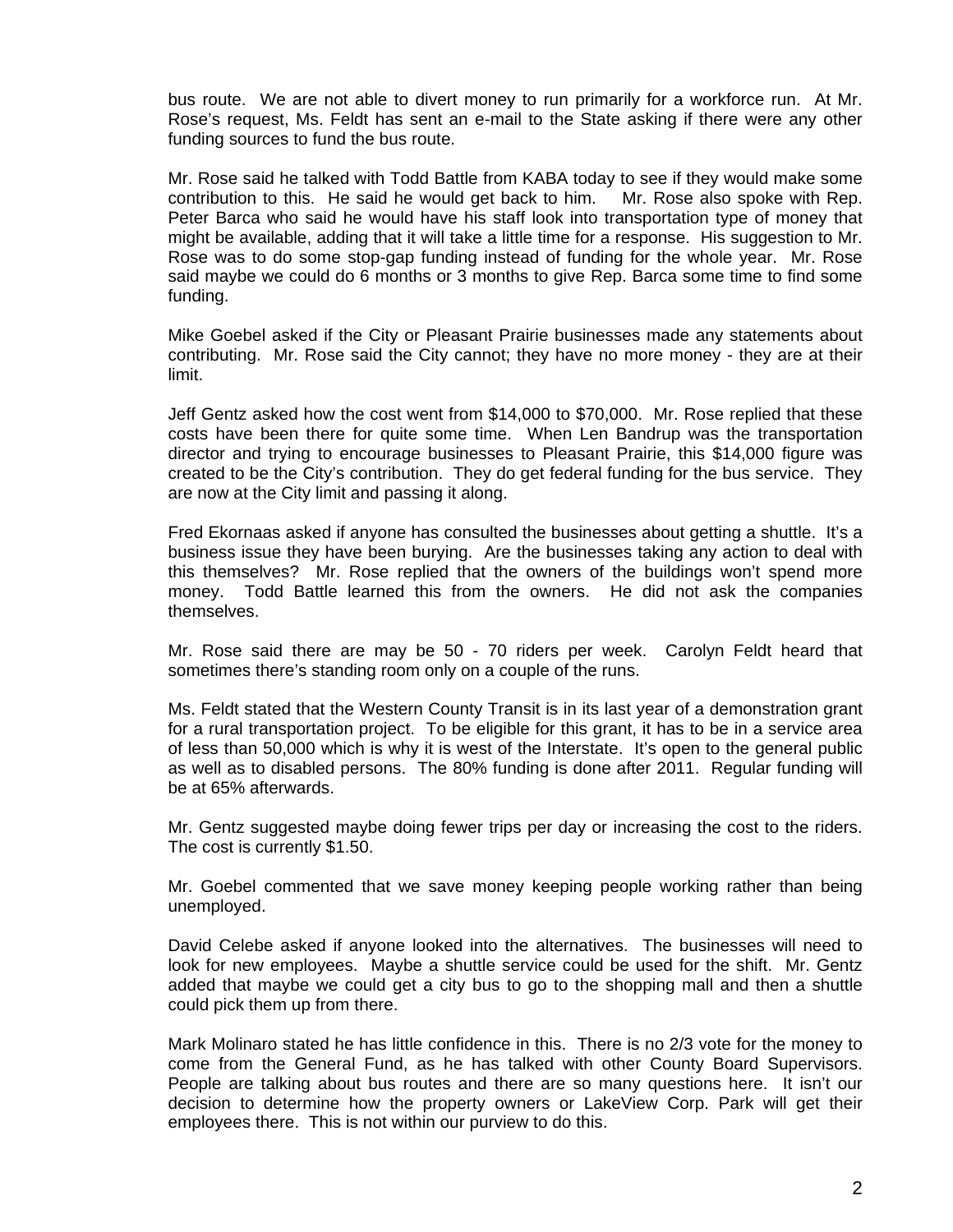Mr. Rose stated that some of these people will not get to work and may end up on public assistance. Mr. Molinaro countered that we should not assume this.

 Mr. Rose said that he had talked with John Jansen and John Milisauskas about possible funding in the Workforce Development area. Mr. Milisauskas said there is nothing available. Their funds are for people who are unemployed, not to keep people employed.

Mr. Rose proposed using money from the General Fund.

 Mr. Goebel commented that by the time we come up with a remedy, these people will be out of a job.

David Arrington said we want to do the right thing but we don't have all of the information. This is the City's responsibility. The bottom line is, we can't make a decision. He asked that the City be at the next meeting to explain all of the details and what they have done. Mr. Goebel agreed, adding that we should also hear from the businesses. Mr. Gentz said we also need to know how much riders are willing to pay. Who will help? The State? The businesses?

 Mr. Arrington stated that the City has to shoulder their responsibility to the citizens. The City didn't see this coming? He doesn't like pulling money out of the General Fund. That should be reserved for a natural disaster. He suggested paying for 3 months.

 Mr. Rose said he would contact Frank Pacetti asking him to meet with this committee in one to two weeks. Mr. Goebel stated that we should have the business park and business owners here as well.

 Mr. O'Day asked where we are with KABA. They can't tell people to move to Pleasant Prairie and then have no way for them to get to work.

### **David Arrington moved to temporarily fund this Kenosha transit service for 90 days with the money coming from the General Fund in the amount of \$14,500. Mike Goebel seconded the motion.**

 Mr. Gentz said he has a problem with throwing money at something to which there is no solution. Sometimes we can't do things by ourselves. You will need KABA, the landlords, the City, etc. This will not pass at the County Board. We don't have any answers, so how can we talk money here? He can't support this motion now.

 Mr. Goebel replied that this gives us 3 months to get everyone together and come up with a solution. To which Mr. Gentz said that in 3 months and "no" solution, we would be out \$14,500.

 Mr. Arrington explained that he proposed this to help persons go to work, to use the transportation which was taken from them.

 Mr. Gentz stated that the City knew they were not going to fund this way back when they started their budget. It would be nice to see a consortium get together to try to solve this.

Mr. Goebel said the aldermen ambushed the ridership.

 Fred Ekornaas opined that he thinks this is a problem for the businesses to resolve - not the County Board. Lots of people run shuttles for their employees. This is not something for us to deal with. If you do it for them, then what about St. Catherine's Hospital and Bristol?